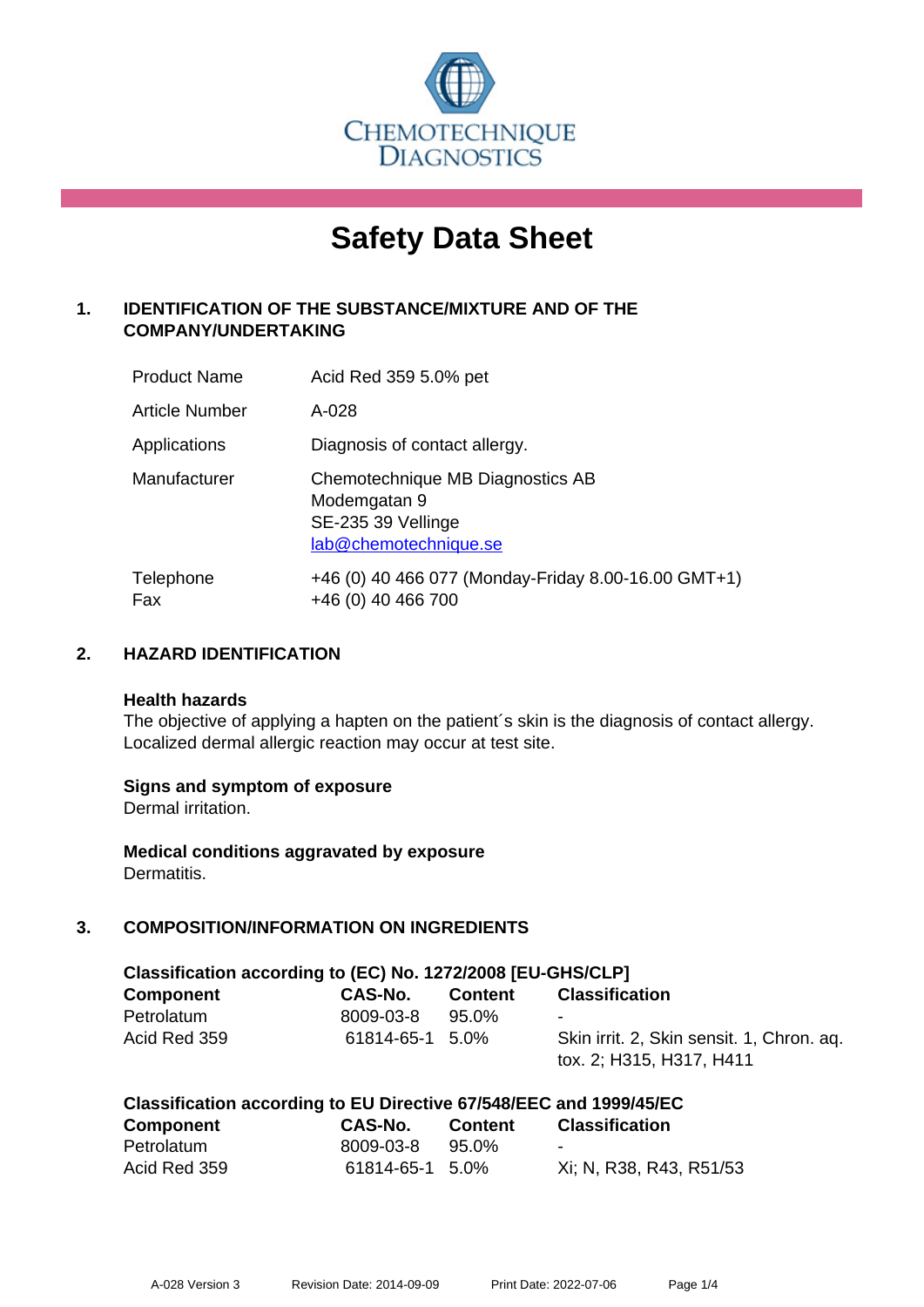## **4. FIRST AID MEASURES**

## **Emergency and first aid procedures**

Obtain medical attention.

# **5. FIRE-FIGHTING MEASURES\***

#### **Suitable extinguish media**

CO2, powder or water spray. Fight larger fires with water spray or alcohol resistant foam.

# **For safety reasons unsuitable extinguishing agents**

Water with full jet.

## **Special protective equipment for fire-fighters**

Wear self-contained respiratory protective device. Wear fully protective suit.

\*Data is shown for petrolatum only

## **6. ACCIDENTAL RELEASES MEASURES**

**Steps to be taken if material is released or spilled** Contain and place in a closed container.

# **7. HANDLING AND STORAGE**

**Precautions to be taken in handling and storage** Store dark at 5-8°C. Avoid extended exposure to light. FOR EXTERNAL USE ONLY.

# **8. EXPOSURE CONTROLS/PERSONAL PROTECTION**

**Respiratory protection** Not required.

**Ventilation** Local exhaust.

**Protective gloves** Disposal gloves.

#### **Eye protection** Not required with normal use.

## **Work/Hygienic practices**

Wash hands after each use.

## **9. PHYSICAL AND CHEMICAL PROPERTIES**

Odour **Odourless** 

Appearance Dark Red Semi-solid

Melting point\* 50-55° C Flash point\*  $>100^{\circ}$ C

Boiling point\* No data available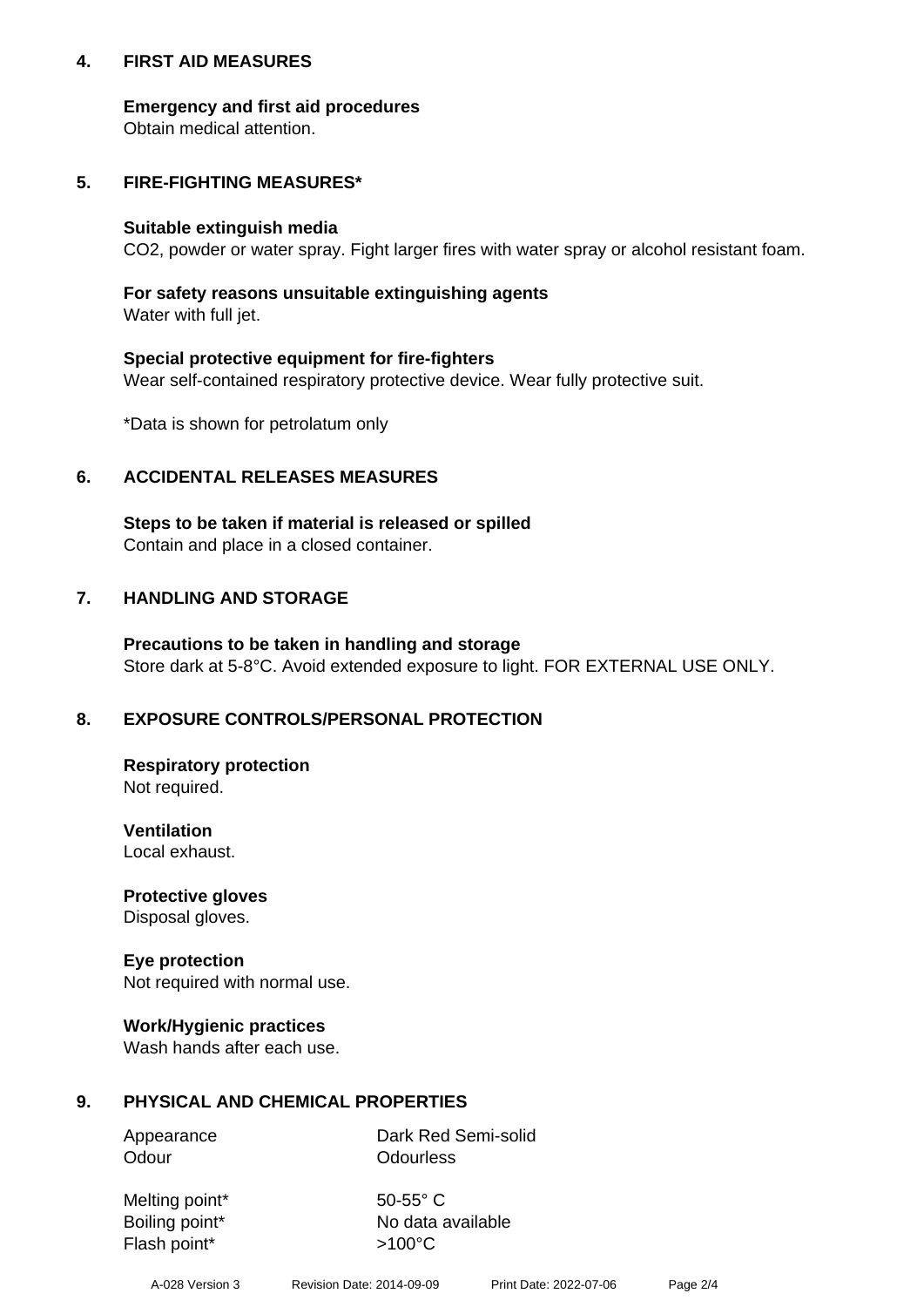Density\* No data available. Solubility in/Miscibility with Water\*

Self ignition\* Product does not self ignite. Danger of explosion\* Product does not present an explosion hazard. Insoluble

\*Data is shown for petrolatum only

# **10. STABILITY AND REACTIVITY**

#### **Incompability**

May react with strong oxidizing agents.

#### **Stability**

Stable at recommended storage conditions.

#### **Hazardous byproducts**

Combustion may generate CO, CO2 and other oxides.

**Hazardous polymerization**

Will not occur.

## **11. TOXICOLOGICAL INFORMATION**

No data available.

## **12. ECOLOGICAL INFORMATION**

No data available.

## **13. DISPOSAL CONSIDERATIONS**

#### **Waste disposal method**

Comply with federal, state/provincial and local regulation.

#### **14. TRANSPORT INFORMATION**

Not dangerous goods.

## **15. REGULATORY INFORMATION**

The classification is according to the latest editions of the EU lists, and extended by company and literature data.

## **16. OTHER INFORMATION**

#### **Text of H-statements and R-phrases mentioned in Section 3**

| Skin irrit. 2     | Skin irritation (Category 2)          |
|-------------------|---------------------------------------|
| Skin sensit. 1    | Skin sensitization (Category 1)       |
| Chron. aq. tox. 2 | Chronic aquatic toxicity (Category 2) |
| H315              | Causes skin irritation                |
|                   |                                       |